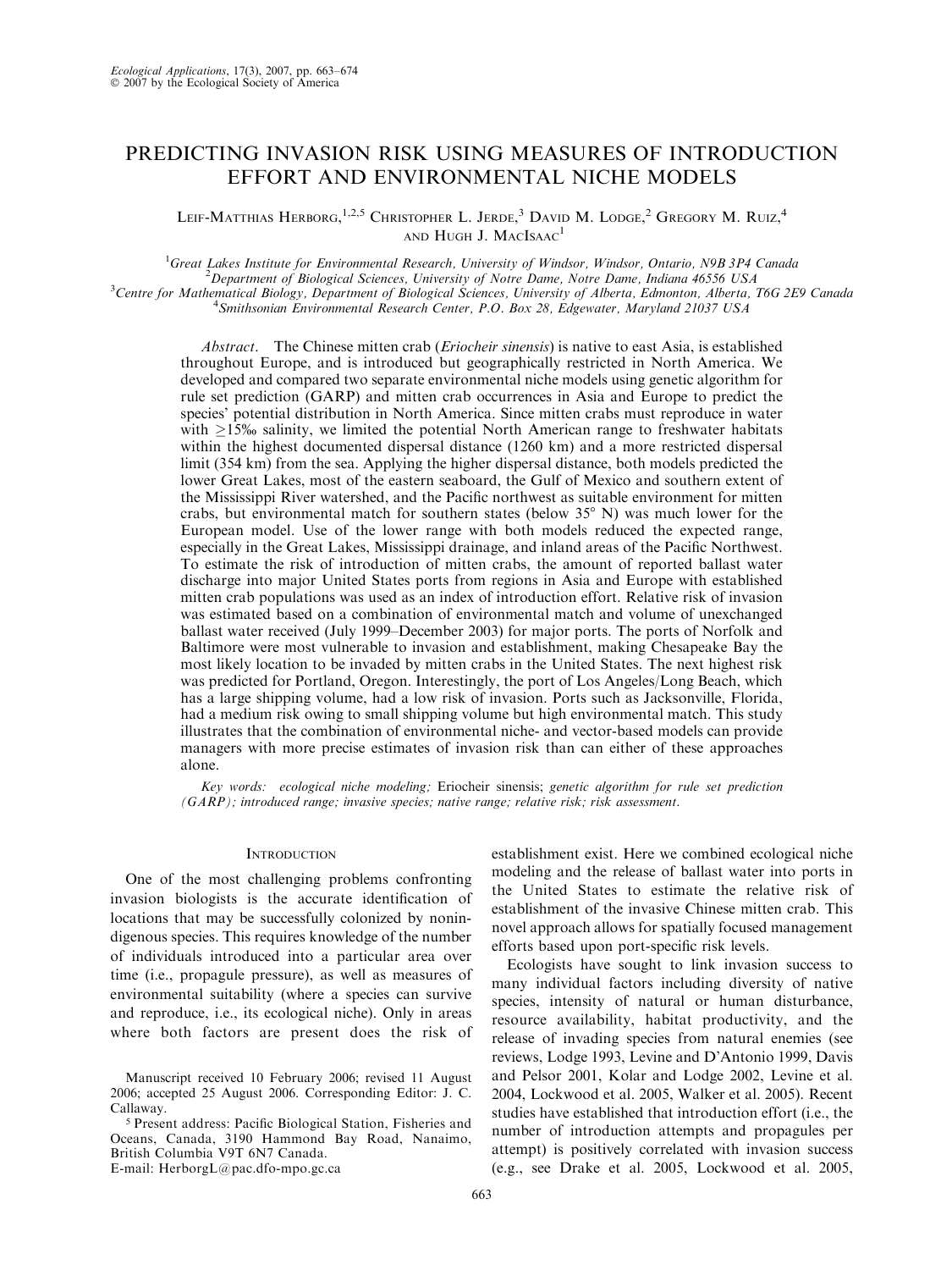Ruesink 2005, Suarez et al. 2005, Drake and Lodge 2006). Drake and Lodge (2004) applied the introduction effort concept to marine coastal environments by assessing risk based upon global shipping patterns, which were assumed to be directly proportional to the volume of ballast water discharged and the number of individuals introduced. Wonham et al. (2005) explored theoretically how different scenarios of ballast water exchange would influence introduction effort and risk associated with discharges of ballast water in coastal areas.

Many other studies have demonstrated that determinants of success may be complex, affected by multiple factors simultaneously (e.g., Lonsdale 1999, Rouget and Richardson 2003, Forsyth et al. 2004, Romanuk and Kolasa 2005). For example, Cleland et al. (2004) noted that diversity of nonindigenous plants was related to both native species diversity and resource availability, while Blumenthal (2005) proposed that release from natural enemies could account for the success of invading plant species in high-resource environments.

Stage-based approaches have also been used to predict invasion success (Colautti and MacIsaac 2004). Successful establishment of a nonindigenous species depends upon its successful navigation of a series of transitions, each with independent probabilities of failure (Carlton 1985, Kolar and Lodge 2002). A transport vector must deliver a sufficient number of viable and reproductively capable propagules to an area outside of the species' historic range. These individuals must be capable of surviving ambient physical and chemical conditions, as well as interspecific interactions with residents of the community. Movement between transitions may be influenced by one or more separate or interacting factors (Colautti et al. 2006). Furthermore, different life history attributes (e.g., growth rate, environmental tolerance) may be important for different transitions. For example, Kolar and Lodge (2002) suggested that for freshwater fish species introduced to the Laurentian Great Lakes, those with high growth rates were favored at the establishment phase but performed poorly at the spread stage.

Sequential combining of different approaches to predict invasion success may provide insights beyond the capabilities offered by individual approaches. For example, Peterson (2003) observed that areas in California that should be vulnerable to Asian longhorned beetles (Anoplophora glabripennis), based upon current inbound ship traffic from Asian source ports, are inhospitable to the beetle's environmental needs and thus unlikely to become invaded. Peterson (2003) used genetic algorithm for rule set prediction (GARP) to determine the environmental needs of the species by matching the suite of environmental conditions associated with presence of the species in its native range with the similarity of these environmental conditions in the novel range.

Genetic algorithm for rule set prediction is an environmental niche modeling application that has been used to predict range expansion and limitation for a variety of taxa including fish, reptiles, and caribou (e.g., Raxworthy et al. 2003, Johnson and Gillingham 2005, McNyset 2005). It also has been applied to studies that seek to forecast the vulnerability of sites to establishment by nonindigenous species, based upon the degree of environmental matching between the species' native and nonnative ranges (Peterson and Vieglais 2001, Ganeshaiah et al. 2003, Arriaga et al. 2004, Drake and Bossenbroek 2004, Iguchi et al. 2004, Roura-Pascual et al. 2004, Underwood et al. 2004). The approach may be particularly useful if combined with measures of introduction effort; collectively they provide managers with information on areas where species are being introduced as well as the environmental suitability of these habitats.

The focus of our study was the Chinese mitten crab (Eriocheir sinensis), a species whose native range spans from  $21^{\circ}$  to  $41^{\circ}$  N and includes China, Hong Kong, and North Korea. The species is catadromous: its freeswimming planktonic larvae (duration  $\sim$ 43–90 days) develop predominantly in saline water and require salinity greater than 15 psu, although they spend much of the remainder of their life cycle in freshwater (Anger 1991). Adult crabs migrate back to estuaries, where they reproduce and die. This lifestyle constrains the range over which the species may establish viable populations to coastal rivers proximal and connected to brackish or salt water. Although the species is occasionally reported in solely freshwater habitats such as the Great Lakes (Nepszy and Leach 1973), there exists no evidence indicating that the crab can complete its entire life cycle in these habitats.

The crab initially invaded northern continental Europe between 1912 and 1940 and southern France between 1950 and 1960 (Herborg et al. 2003). It subsequently spread to Great Britain, the Spanish and Portuguese Atlantic coasts, and to Sweden, Finland, Poland, Estonia, and Lithuania proximal to the Baltic Sea (Silfverberg 1999, Valovirta and Eronen 2000, Ferdinand-Martinez and Carrera 2003). While it is inherently difficult to assess the most likely transport vector for a nonindigenous species, ballast water transport seems to be very important for mitten crabs. The initial introduction of mitten crabs into Europe occurred via ballast water (Herborg et al. 2003). Similarly, the most likely introductory pathways of mitten crabs into the United States are ballast water (Gollasch et al. 2002) or intentional introduction via the live seafood trade (Cohen and Carlton 1997).

Chinese mitten crabs have a very patchy distribution in North America, with reports of solitary individuals from Lakes Superior, Erie, and Ontario, the Detroit and St. Lawrence Rivers, the Mississippi River delta, and very recently in Chesapeake Bay (Nepszy and Leach 1973, de Lafontaine 2005; G. Ruiz, unpublished manuscript). The only locality known to support established populations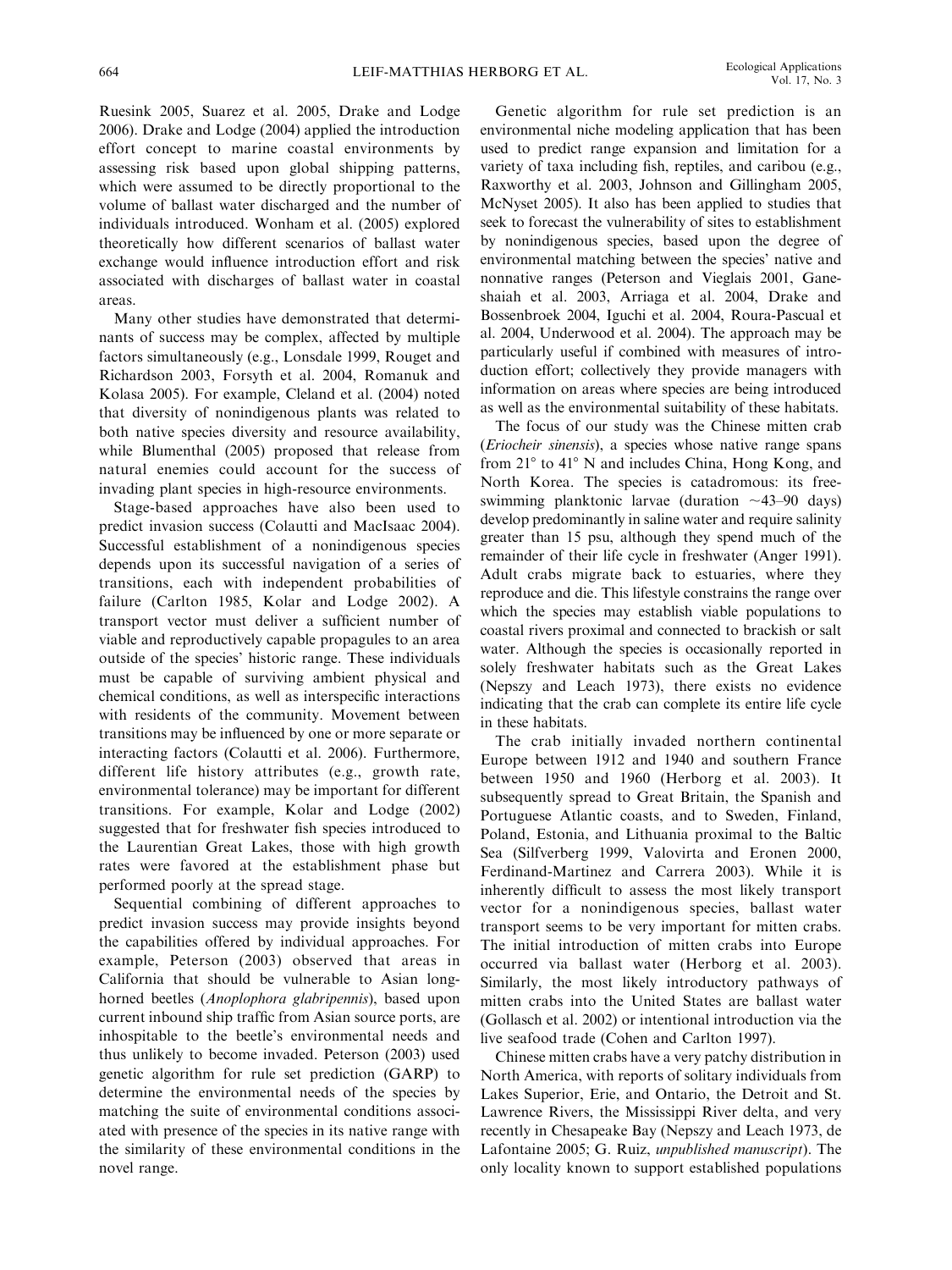of Chinese mitten crabs in North America is in San Francisco Bay and its watershed (Rudnick et al. 2003).

We combined the use of GARP with information on ship ballast water discharge patterns to predict the potential distribution of the Chinese mitten crab Eriocheir sinensis in North America. We developed two separate models using environmental information from the species' native range in Asia and its introduced range in Europe. We refined these predicted occurrence distributions based upon the distance of these invaded freshwater habitats to the sea in which the crab must reproduce. We used the intensity of shipping activity at major ports in the United States to identify areas most vulnerable to ballast-mediated introduction of the species. These factors were combined to determine the relative risk of invasion for each major port in the United States. Collectively, these measures provided insight into introduction effort (propagule pressure) and regions of environmental suitability, which we combined to rank the major U.S. ports in terms of risk of successful establishment of the Chinese mitten crab.

#### **METHODS**

#### Ecological niche modeling

Genetic algorithm for rule set prediction is an iterative tool using an array of methods, including logit rule, range rule, negated range rule, and atomic rule, to identify heterogeneous rule sets describing a species' environmental niche. These rule sets represent different methods of identifying the environmental variables defining an ecological niche; single values of different variables (atomic rule), a statistically defined (95th percentile range) envelope for all variables (negated range rule), a range of some of the variables (range rule), and an adaptation of logistic regression (logit rules; for more details see Stockwell and Peters 1999). Models are constructed using species presence and geo-referenced environmental data. Here, we developed two separate sets of predictions for the potential distribution of the Chinese mitten crab based on its native Asian range (Asian model) and its invaded European range (European model). We selected 12 environmental variables with potential distributional importance based upon available data sets with global coverage. Variables considered included ground frost frequency, precipitation, wet day frequency, slope, aspect, topographic index, spring ocean surface temperature, river discharge, mean river temperature, and minimum, mean, and maximum air temperature (Appendix). These environmental layers were tested separately for their contributions to each model using multiple linear regressions (see Table 1), following Drake and Bossenbroek (2004). Environmental variables that contributed significantly to model prediction accuracy were then used to create 300 predictions using a 0.001 convergence limit and a maximum of 3000 iterations (per simulation), following the best subset procedure described by Anderson et al. (2003). We applied a  $\leq 5\%$  limit on the ratio of test data

points outside the predicted range (false negatives, or omission errors) and a  $<50\%$  limit for ratio of predicted suitable environments without test data points (false positives, or commission errors). Different thresholds were utilized since false negatives, representing a failure to predict actual occurrences, are a more serious problem in predicting a nonindigenous species' range than false positives, in which the species is incorrectly predicted to occur at a site and include correct predictions without presence data. The resulting 300 predictions were converted into a map of percentage of environmental match using the ''Raster Calculator'' in ArcMAP 9.0 (Environmental Systems Research Institute [ESRI], Redlands, California, USA). We applied hierarchical partitioning analysis of environmental layers used in the final model to identify coverages that were most important to accurate predictions. Hierarchical partitioning is based on an additional GARP prediction that uses all possible combinations of the environmental coverages used in the model and tests their effect on the overall predictive accuracy (Peterson and Cohoon 1999).

In order to distinguish between freshwater habitats in which mitten crabs can survive vs. those in which they can establish (i.e., return to the sea to reproduce), we developed a dispersal distance layer in the ecological niche model. We measured the distance between locations of reported occurrence and the nearest body of water with  $>15$  psu salinity using the European data set and the ''Spatial Analyst'' tool in ArcMAP 9.0. This dispersal distance was calculated as the shortest path downstream following the river course. Where distances were measured across large water bodies with  $\leq$ 15 psu salinity (Eastern Baltic Sea), the shortest possible route was taken. The maximum distance of reported occurrence was 1260 km from the sea  $(>15 \text{ psu}; \text{Fig. 1}).$  We also identified the 90th percentile (354 km) for the distribution of inland dispersal distances in Europe (Fig. 1). This limit was selected since it is not known whether crabs are established at the most distal sites for which they are reported in Europe, but they are established at the 90th percentile distance. We applied the 1260-km and 354-km distances as separate cut-off points for maximum expected dispersal distances for crabs in major North American rivers. The resulting layers identified waterways that are suitable for survival and are within established dispersal distance limits based upon the crab's European distribution. This procedure precluded habitats in inland states (see Figs. 2a and 3a) that otherwise conformed with GARP model predictions.

## Ship vector traffic to U.S. ports

We refined our analysis further by identifying rivers that are most at risk of mitten crab establishment associated with commercial shipping, using a proxy of introduction effort. Chinese mitten crabs have been found in ballast water (Peters 1933, Gollasch et al. 2002), and we have assumed here that propagule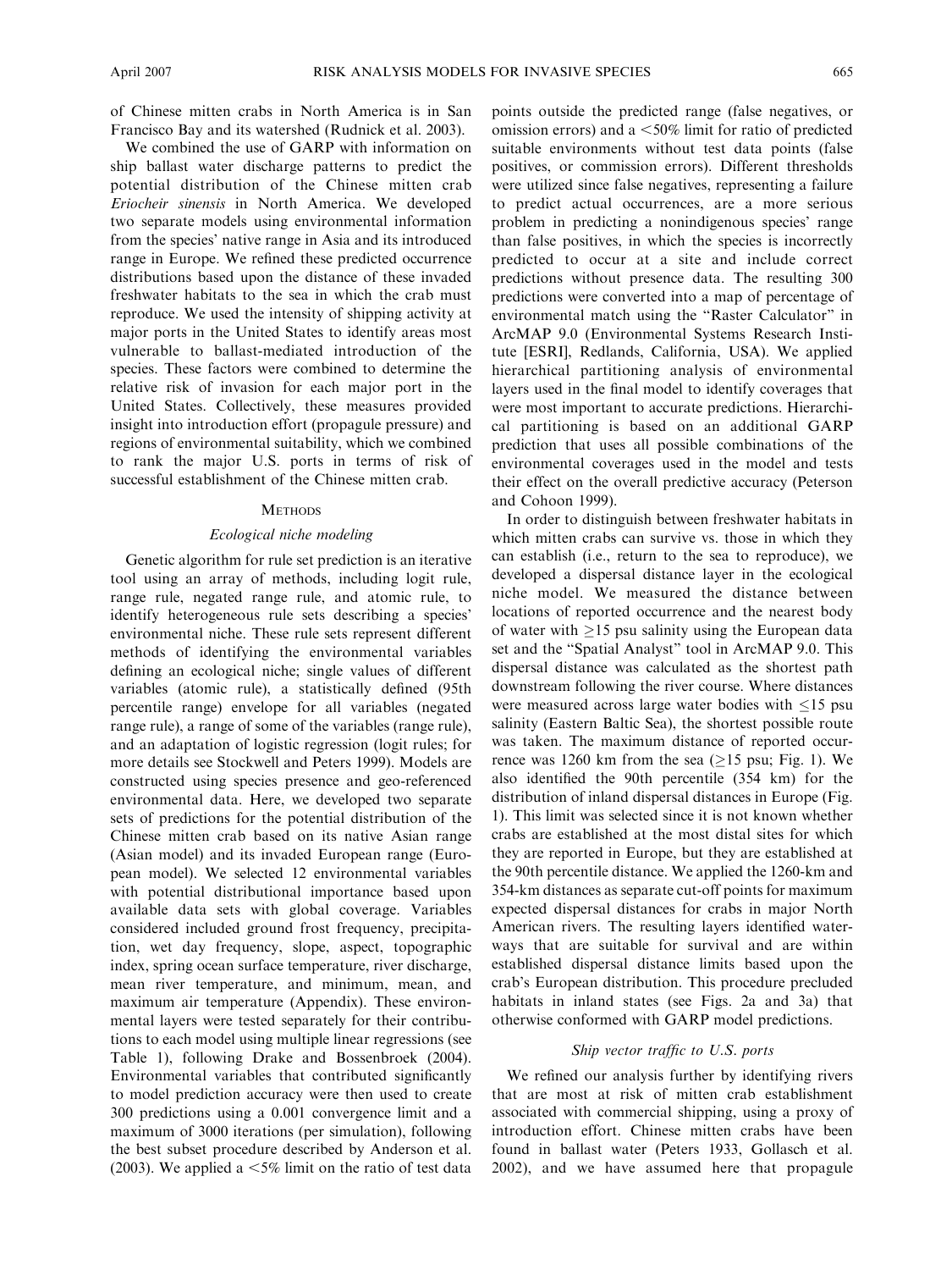

Distance to 15 psu water along rivers (km)

FIG. 1. Distribution of Chinese mitten crab dispersal distances in Europe. Dispersal distance is calculated as the distance from the freshwater point of occurrence to the nearest site with sufficient salinity (15 psu) for crabs to reproduce successfully. Distances were measured along rivers using ArcGIS (Environmental Systems Research Institute, Redlands, California, USA).

pressure is proportional to the volume of ballast water discharged that originated from foreign ports within the natural or introduced range of mitten crabs. We used records of ballast water discharge for the period 1 July 1999 through 31 December 2003 for ships entering the United States, which are self-reported by ships and collected and maintained by the Smithsonian Environmental Research Center (e.g., Verling et al. 2005). We considered only those ships that loaded ballast water in China or Europe and that had not exchanged ballast water while en route to U.S. destination ports. Ballast water exchange can dramatically reduce propagule pressure owing to discharge of planktonic larval (zoea, megalopa) crabs or to osmotic stress if they remain in the ships' ballast tanks (see Choi et al. 2005, Wonham et al. 2005). We also excluded vessel traffic that originated in the Mediterranean Sea as mitten crabs are not reported from this region. We assume that survival rate of ballast-borne crabs is invariant across source regions, although the actual risk posed by ships visiting from Asian ports may be reduced by the longer voyage durations and the greater mortality associated with longer trips (Verling et al. 2005).

We determined mean level of environmental suitability for major watersheds within the 354-km dispersal limit associated with U.S. ports using the ''Spatial Analyst'' tool in ArcMAP 9.0. This procedure allowed us to combine the total amount of ballast water received and the percentage of environmental match to develop an overall risk assessment for North American freshwater habitats.

#### Estimating relative risk

We defined risk of establishment as the product of propagule pressure (P) and individual probability of survival  $(S)$ , risk = PS. Therefore, if propagule pressure or the probability of mitten crab survival is zero, the risk of establishment is zero at a specific port. This measure of risk can be further justified mechanistically as a

binomial survival process from which the metric of risk is the expectation of the number of surviving individuals. Propagule pressure,  $P$ , is a measure of the number of individuals entering a location. Survival, S, is an individual probability. The binomial survival formulation assumes individuals act independently. Future investigations could consider the influence of nonindependent survival such that groups of individuals have different individual probabilities of survival depending on group size (Lockwood et al. 2005). Additionally, biotic factors such as competition, biodiversity, and enemy release may be incorporated into the estimates of the probability of survival (Levine et al. 2004). From the GARP analysis we were able to quantify the percentage of environmental match (GARP%) between source (European or Asian populations of mitten crabs) and potential destination locations (U.S. ports). We assumed that the percentage of environmental match is correlated with the probability of a mitten crab surviving and eventually reproducing in the destination. From the 13 ports considered in our study, the volume of ships' ballast water was recorded for a 4.5-year period. While this is not a direct measure of the propagule pressure, we can assume the volume  $(V)$  of ballast water is proportional to the propagule pressure,  $P = \alpha V$ . It is crucial to note that other factors, such as inoculation frequency, may be influential on the formulation of establishment risk. While we did not include them in this study due to data limitations, future projects could consider the influence of these features and their influence on the risk formulation. Given these limitations, we reformulated risk for a port x,  $Risk_x =$  $\alpha V_x \times \text{GARP}\%_x$ . Because GARP% does not capture the actual probability of survival, we could not calculate the probability of establishment per se. However, if the GARP scores were similar between two locations (A and B), we could formulate a relative risk: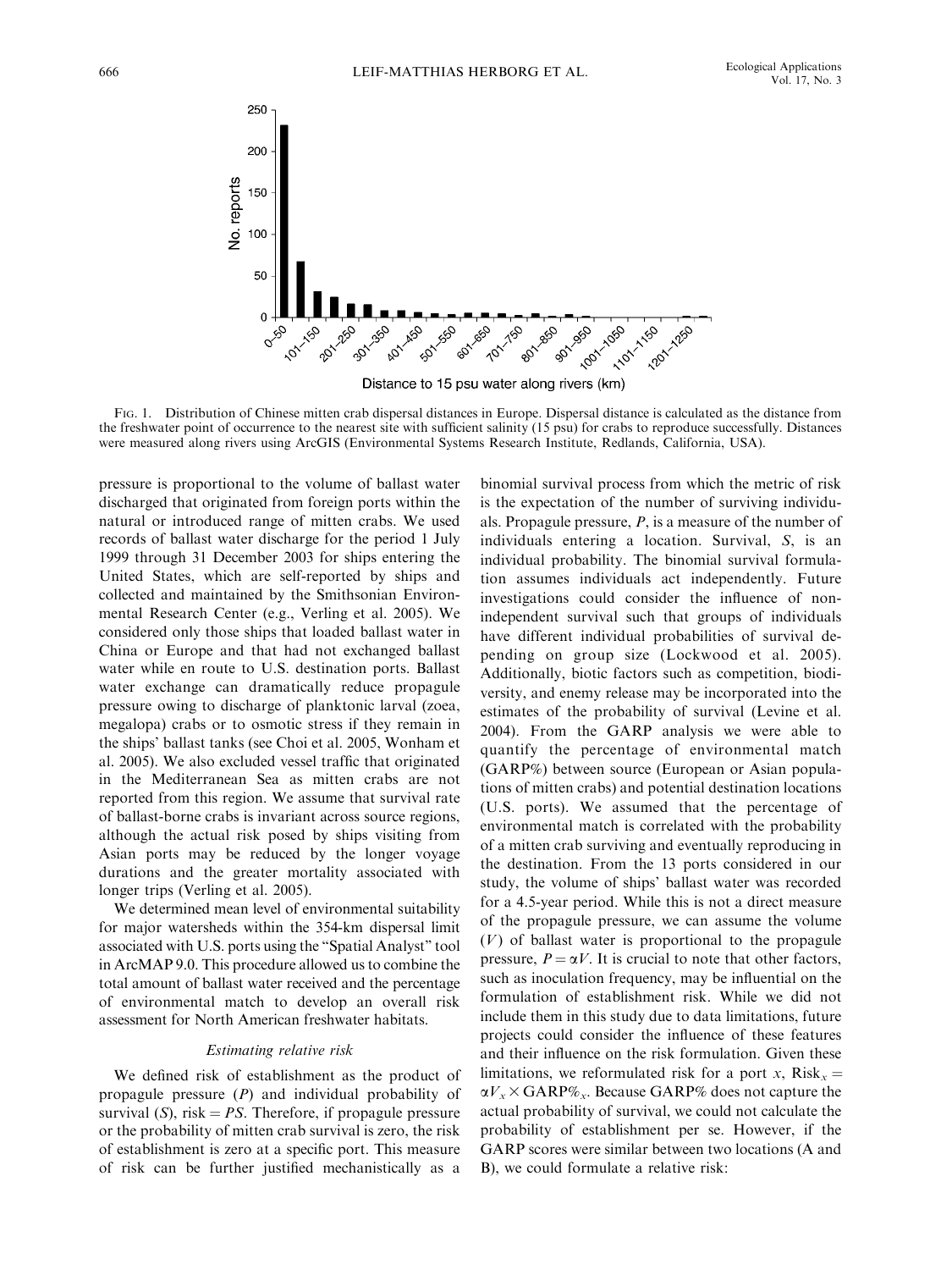$$
R = \frac{(\alpha V_{\rm A} \times \text{GARP}\%_{\rm A})}{(\alpha V_{\rm B} \times \text{GARP}\%_{\rm B})}.
$$

If the GARP% scores were similar (GARP%A  $\sim$ GARP%<sub>B</sub>) and  $\alpha$  was also assumed constant, our measure of relative risk between two locations was simply the proportion of ballast volume introduced,  $(V_A/V_B)$ . In order to allow comparisons between ports of similar environmental match, they were divided into five groups according to their GARP scores: high, 100– 85; medium-high, 84–50; medium-low, 49–15; low, 14–0. If the GARP scores were not similar (i.e., the ports are in different groups), then relative risk comparisons were likely not valid owing to the unknown relationship between GARP scores and survival rate.

## **RESULTS**

# Ecological niche modeling

The GARP model developed for the native Asian range retained the following layers, each of which significantly improved model fit: precipitation (in millimeters), wet day index (number of days of precipitation), minimum, mean and maximum air temperatures (in degrees Celsius), and compound topographic index (wetness index based on flow accumulation and slope; Table 1). Hierarchical partitioning revealed that the most important contributors to model accuracy were maximum temperature, compound topographic index, minimum temperature, and precipitation level (Table 1). By contrast, the GARP model based upon the European distribution retained minimum, mean, and maximum temperature, wet day index, precipitation, topographic index, and river discharge (Table 1). Of these, temperature and wet day index were the most important contributors to model fit.

Despite differences in the importance of different environmental variables in development of Asian and European models, both sets of models yielded similar predictions of potential ranges for mitten crabs in North America (Figs. 2 and 3). The only exception to this generality was for models run without consideration of dispersal distance to the sea, i.e., models that considered only environmental and not reproductive suitability (Figs. 2A and 3A). For example, the Asian model predicted widespread environmental suitability throughout the eastern, central, and Pacific Northwest sections of the United States (Fig. 2A), whereas the European model had much lower suitability overall and particularly so for most central and western areas (Fig. 3A). The only two areas for which the European model predicted higher environmental suitability are the northern Great Lakes and along the West Coast north of Vancouver Island. Some of the areas highlighted in the Asian model (e.g., South Dakota, Nebraska) as providing suitable environmental conditions for mitten crabs are far inland from the sea and thus beyond all reported dispersal distances characteristic of the species (Fig. 1).

TABLE 1. Hierarchical partitioning of environmental variables that contributed significantly to the development of the predictive genetic algorithm for rule set prediction (GARP) models of mitten crab presence in Asia or Europe.

|                                           | Contribution to<br>model accuracy $(\%)$ |                            |  |
|-------------------------------------------|------------------------------------------|----------------------------|--|
| Factor                                    | Asian<br>GARP<br>models                  | European<br>GARP<br>models |  |
| Maximum temperature $(C)$                 | 34                                       | 15                         |  |
| Mean temperature $(^{\circ}C)$            |                                          | 22                         |  |
| Minimum temperature $(^{\circ}C)$         | 10                                       | 33                         |  |
| Wet day index (no. days of precipitation) | 8                                        | 16                         |  |
| Topographic index (wetness index based    |                                          |                            |  |
| on flow accumulation and slope)           | 27                                       |                            |  |
| Precipitation (mm/d)                      | 9                                        |                            |  |
| River discharge $(km^2/yr)$               |                                          |                            |  |

Note: Importance of each retained environmental variable is given as the relative percentage contribution to model accuracy.

Asian and European models that considered dispersal distance to the sea typically had a high degree of similarity in predicted range of mitten crabs. The Asian model with broad dispersal (1260 km) had a reduced distribution relative to the unrestricted dispersal Asian model (Fig. 2B), particularly in central parts of the continent. The crab's expected distribution with the 1260-km dispersal limitation was restricted to the eastern seaboard from southern Nova Scotia to central Florida, in the Gulf of Mexico from central Florida to Corpus Christi, Texas, and in the Pacific Northwest from San Francisco Bay to southwestern British Columbia. Inland distribution along the eastern seaboard was constrained by the Appalachian mountains (Fig. 2A).

The European model with broad dispersal (1260 km) resembled that of its Asian counterpart, although environmental matching was typically lower and particularly so in the southern United States (Figs. 2B and 3B). The lower Great Lakes and upper St. Lawrence River were predicted as environmentally suitable by both Asian and European models with broad dispersal distance. In the Pacific Northwest, highly suitable environments were generally farther north into British Columbia (including Vancouver Island) in the European model, whereas the Asian model predicted greater inland penetration in Washington, Oregon, and California.

With the more stringent dispersal limit of 354 km, consistent with the 90th percentile of observations of mitten crabs in Europe (Fig. 1), the predicted occurrence of mitten crabs with the Asian model decreased in three areas: the lower Great Lakes and upper St. Lawrence River, central sections of the Mississippi watershed, and interior areas of Washington, Idaho, northeastern California, and northwestern Nevada (Fig. 2C). Similarly, European models with constrained dispersal (Fig. 3B, C) had the same range restrictions relative to the broad dispersal models as was noted above for the Asian models (Fig. 2B, C).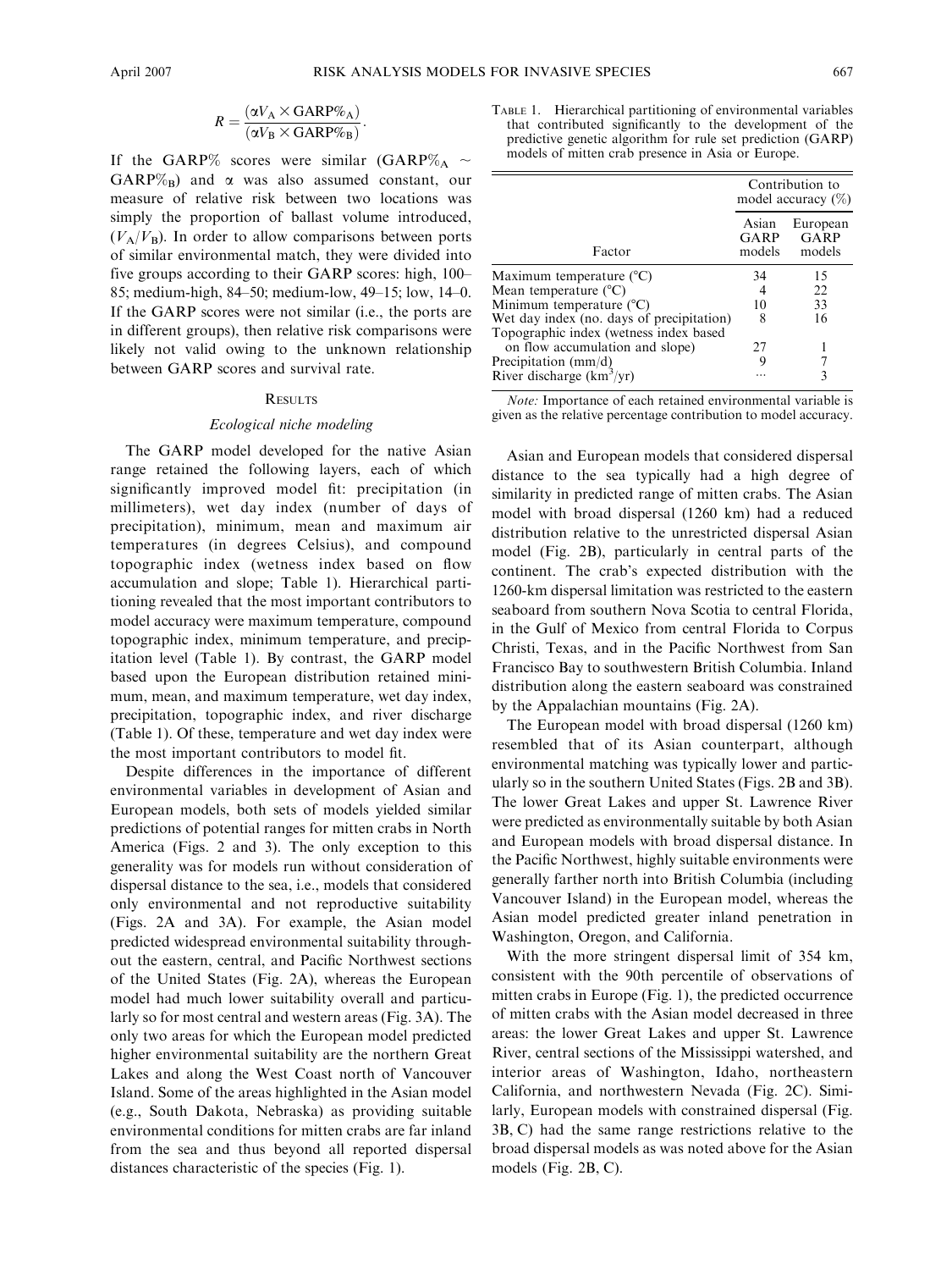

FIG. 2. Predicted occurrence of Chinese mitten crabs in North America based on the ecological niche models developed using environmental data for Asian sites of crab presence. Included in the models are (A) no dispersal limitation or (B) limitation based upon maximum (1260 km) or (C) 90th percentile (354 km) of reported crab dispersal distance in Europe (see Fig. 3). Dispersal distances are measured from the inland location to the nearest site with salinity  $\geq$ 15 psu. Stars indicate occurrence reports of mitten crabs in North America; the only North American site known to have an established population is San Francisco Bay. Labels indicate U.S. ports for which ballast water discharge data were obtained to estimate introduction effort.

## Relative risk to U.S. ports

The volume of non-exchanged ballast water that originated at sites in Europe or China and was discharged into the United States varies considerably among ports (Table 2) and years (not shown). Not surprisingly, ports along the eastern seaboard receive non-exchanged ballast water mainly from European donor ports, whereas those in the west receive it mainly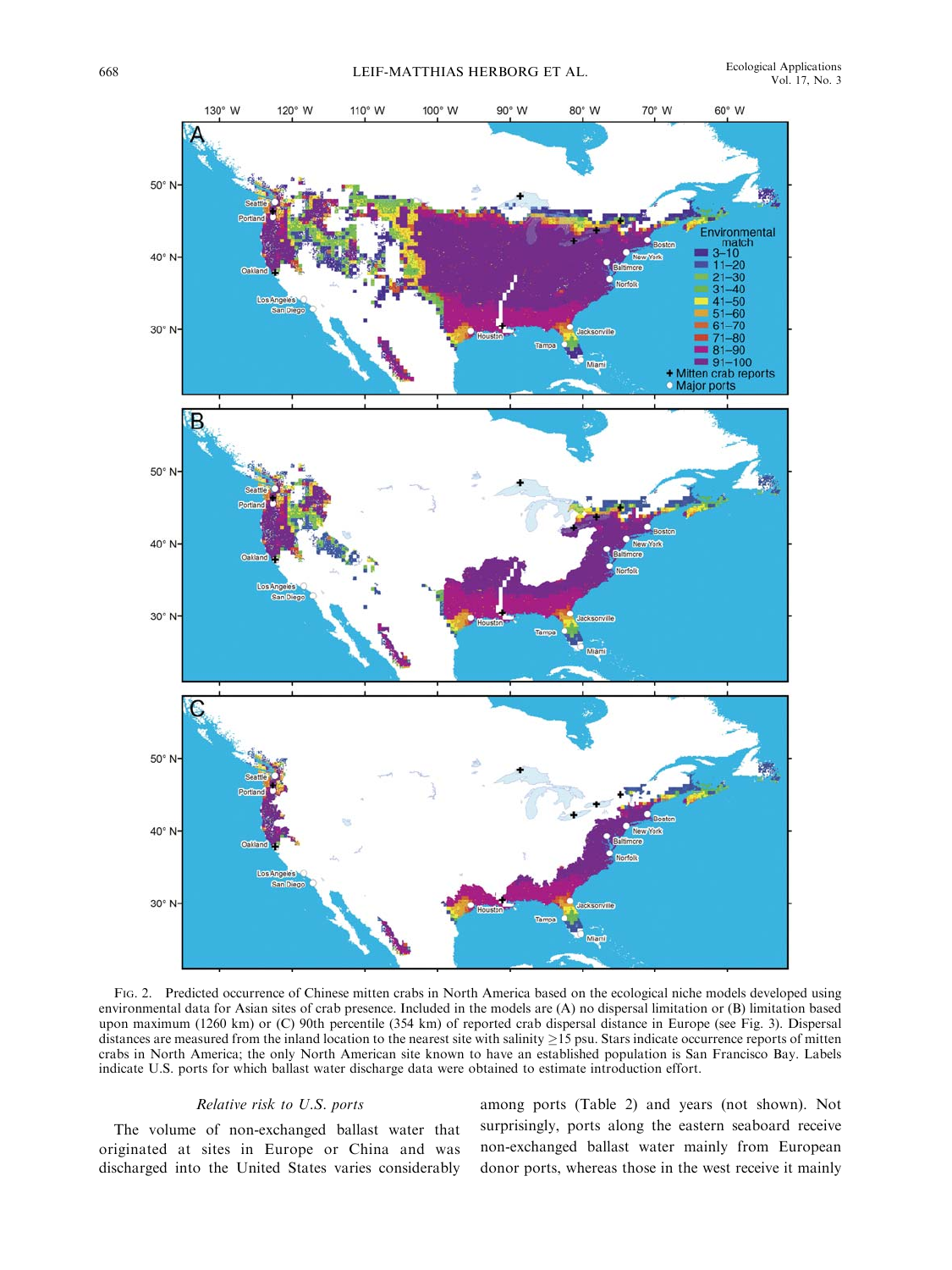

FIG. 3. Predicted occurrence of Chinese mitten crabs in North America based upon the ecological niche models developed using environmental data for European sites of crab presence. Included in the models are (A) no dispersal limitation or (B) limitation based upon maximum (1260 km) or (C) 90th percentile (354 km) of reported crab dispersal distance in Europe.

from China. The port of Norfolk, Virgninia, received more unexchanged ballast water from sites inhabited by mitten crabs than all of the other major ports in the contiguous United States combined (Table 2).

The ports of Norfolk and Baltimore were most vulnerable to introduction and establishment of Chinese mitten crabs. These areas were the only ports in the highrisk group in the Asian model and were also associated with the highest relative risk in the European model (Tables 2 and 3). These areas were at risk because they receive a high volume of ballast water from risky sources (i.e., propagule pressure) and had high environmental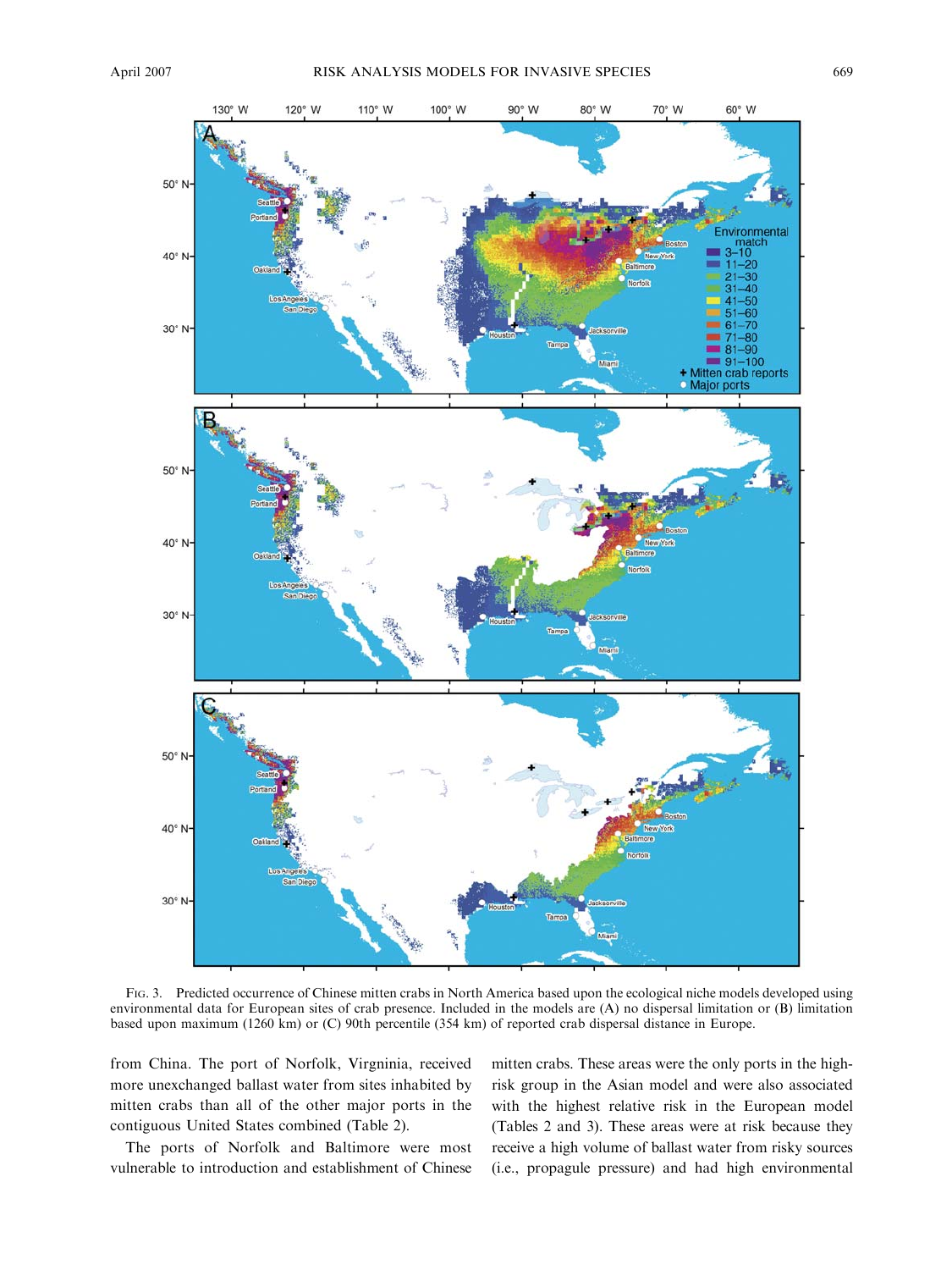|                                    | Asian model |              | <b>Ballast</b> |               |
|------------------------------------|-------------|--------------|----------------|---------------|
| Group and port                     | Mean        | <b>SD</b>    | volume $(Mg)$  | Relative risk |
| High                               |             |              |                |               |
| Norfolk, Virginia                  | 98          | 8            | 365427         | 4.8           |
| Baltimore, Maryland                | 98          | 8            | 76 160         | 1             |
| Medium/high                        |             |              |                |               |
| Portland, Oregon                   | 67          | 34           | 65465          | 160.6         |
| Houston, Texas                     | 80          | 12           | 24836          | 60.9          |
| New York, New York                 | 84          | 31           | 21019          | 51.6          |
| Seattle, Washington                | 68          | 37           | 13 266         | 32.6          |
| Tampa, Florida                     | 59          | 19           | 1021           | 2.5           |
| Jacksonville, Florida              | 75          | 19           | 408            | 1             |
| Medium/low                         |             |              |                |               |
| San Francisco–Oakland, California  | 33          | 44           | 21718          | 5.7           |
| Boston, Massachusetts              | 49          | 44           | 3792           | 1             |
| Low                                |             |              |                |               |
| Los Angeles-Long Beach, California | $\theta$    | $\bf{0}$     | 30458          | 21.7          |
| Miami, Florida                     | 13          | 13           | 1402           | 1             |
| <b>NA</b>                          |             |              |                |               |
| San Diego, California              | $\theta$    | $\mathbf{0}$ | $\theta$       |               |

TABLE 2. Relative risk of invasion of the major ports in the United States based on environmental matching levels estimated by the Asian model (based on the native Asian distribution).

Notes: Environmental match mean scores estimated the degree of environmental compatibility (range 0–100%) for that port's watershed (to a distance of 354 km upstream of the port) based upon 300 simulations. The risk proportionality was based on the ratio of ballast water received and only applies within a group of ports of similar environmental match.

suitability. The relative risk of Norfolk becoming invaded was 4.8 times higher than that of Baltimore. The port of Portland had the third highest risk of invasion; it had the highest relative risk within the medium-high environmental match group in the Asian model, and the third highest in the European model. While a direct comparison of the relative risk between Portland and Norfolk and Baltimore was not possible for the Asian model (except that it is higher for the latter two), the risk was only slightly lower for Portland (4.9) than Baltimore (5.7) in the European model. However, it is also important to note that the ports of Baltimore and Norfolk occur within Chesapeake Bay and are  $\sim$ 280 km apart. Other ports such as New York and Seattle had a lower risk of establishment as they had

TABLE 3. Relative risk of invasion of the major ports in the United States based on habitatmatching levels estimated by the European model (based on the invaded European distribution).

| Group and port                     | European model |                | <b>Ballast</b> |               |
|------------------------------------|----------------|----------------|----------------|---------------|
|                                    | Mean           | SD             | volume $(Mg)$  | Relative risk |
| Medium-high                        |                |                |                |               |
| Norfolk, Virginia                  | 53             | 17             | 365427         | 27.5          |
| Baltimore, Maryland                | 69             | 16             | 76160          | 5.7           |
| Portland, Oregon                   | 63             | 36             | 65465          | 4.9           |
| New York, New York                 | 51             | 18             | 21019          | 1.6           |
| Seattle, Washington                | 74             | 31             | 13266          | 1             |
| Medium-low                         |                |                |                |               |
| Boston, Massachusetts              | 25             | 21             | 3792           | 9.3           |
| Tampa, Florida                     | 15             | 9              | 1021           | 2.5           |
| Jacksonville, Florida              | 21             | 7              | 408            | 1             |
| Low                                |                |                |                |               |
| Los Angeles-Long Beach, California | $\theta$       |                | 30458          | 21.7          |
| Houston, Texas                     | 9              | 5              | 24836          | 17.7          |
| San Francisco-Oakland, California  | 2              | 3              | 21718          | 15.5          |
| Miami, Florida                     | $\Omega$       | $\overline{c}$ | 1402           | 1             |
| NA                                 |                |                |                |               |
| San Diego, California              | $\theta$       | $\theta$       | 0              |               |

Notes: Environmental match mean scores estimated the degree of environmental compatibility (range 0–100%) for that port's watershed (to a distance of 354 km upstream of the port) based upon 300 simulations. The risk proportionality was based on the ratio of ballast water received and only applies within a group of ports of similar environmental match.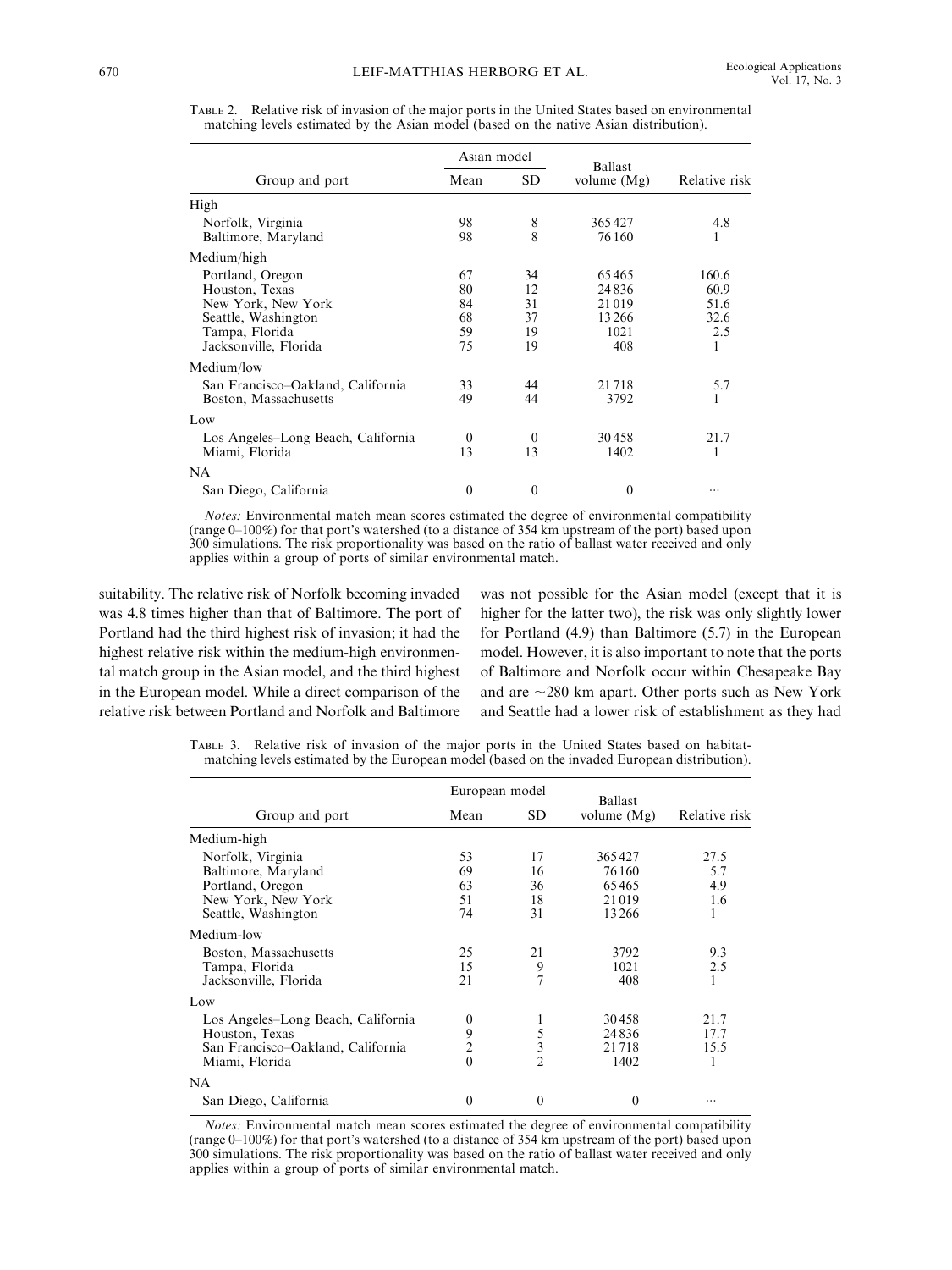moderate ballast discharge volumes and medium-high or medium-low environmental matches (Tables 2 and 3). Other ports were expected to have a much lower risk of mitten crab establishment, either because low discharge volumes limit propagule pressure and/or because inhospitable conditions limit survival of introduced individuals. For example, risk of establishment in the Asian model for the ports of Los Angeles–Long Beach and Miami appeared to be very low owing to an inhospitable environment, despite the fact that these areas received moderate volumes of unexchanged ballast water from invaded source ports. A few ports, including Tampa and Jacksonville, were vulnerable to establishment of mitten crabs based upon environmental matching. However, as they received little unexchanged ballast water from invaded source regions, their relative risk was very low (Tables 2 and 3). The risk level for San Francisco– Oakland harbor was in the medium-low category for the Asian model and low in the European model (Tables 2 and 3).

#### **DISCUSSION**

#### Combining environmental matching and vector transport

The relative risk assessment presented here allows a focused management program at the most effective point of the invasion process, the pre-establishment phase (Ricciardi and Atkinson 2004, Jeschke and Strayer 2005). Our approach combined reported quantities of ballast water discharge (as a proxy for propagule pressure) with environmental matching to establish relative invasion risk for different U.S. ports. Norfolk, Baltimore, and Portland have the greatest relative risk of introduction and establishment of Chinese mitten crabs since they receive the greatest volumes of ballast water from source regions known to support the species and have the highest environmental match for both models (Tables 2 and 3). Additionally, the ports of Norfolk and Baltimore are both located in Chesapeake Bay, further increasing the overall risk for this area.

Many studies have demonstrated that survival of nonindigenous species depends on the degree of environmental similarity between donor and recipient regions, thereby implicating the importance of physiological tolerance to conditions in the introduced environment (e.g., Wonham et al. 2000, Kolar and Lodge 2002, Rouget and Richardson 2003, Forsyth et al. 2004). Genetic algorithm for rule set prediction modeling can accurately predict the occurrence of mitten crabs. The same Asian model used here was validated using the European distribution (L. M. Herborg, unpublished manuscript). Eighty-four percent of reports in Europe occurred in areas predicted as suitable by  $>80\%$  of Asian GARP models and only 4% occurred in areas predicted suitable by  $\leq 50\%$  of Asian models. However, predicting future ranges of nonindigenous species using only environmental niche models may provide misleading forecasts since many areas suitable for colonization may lack appropriate vectors to transmit the species to these locations. Our results highlight the advantage of combining environmental matching, measures of propagule pressure, and limitations imposed by the species' catadromous life cycle for estimating establishment risk. For example, central portions of the United States outside of the maximum known dispersal capability of mitten crabs were nevertheless predicted as environmentally suitable (e.g., Figs. 2A and 3A) for the species. Similarly, the combined port system of Los Angeles– Long Beach received relatively high volumes of ballast discharge from key source regions (Table 2) and has considerable risk to establishment of Chinese mitten crabs based solely on propagule supply. However, when combined with information on environmental matching, our analysis indicated that this port system had a low risk of invasion (Tables 2 and 3). Jacksonville and Tampa were coastal cities with moderate environmental matches based upon the Asian model; however, they receive very little ballast water discharge from possible donor regions. If, however, other potential vectors of mitten crab introduction, including seafood imports (Cohen and Carlton 1997), were to introduce this species to these areas, both port areas could seemingly be colonized successfully. Alternatively, these ports could be vulnerable if the founding population were genetically differentiated (e.g., directional selection) from that in the source and better adapted to prevailing conditions in these areas (e.g., McMahon 1996, Lee and Petersen 2002).

The approach used here has advantages over methods that only assess vector transport (e.g., Drake and Lodge 2004, Leung et al. 2004, MacIsaac et al. 2004). In order to estimate propagule supply via ballast water discharge, detailed knowledge is required of ballast practices of ships arriving in focal ports of interest (Verling et al. 2005). Vectors transmitting nonindigenous species and the pathways between sources and destinations are important for an understanding of the invasion process (Hilliard et al. 1997). This is consistent with a propagulepressure-based approach to risk assessment, which is supported by empirical evidence for an array of species (e.g., Rouget and Richardson 2003, Forsyth et al. 2004, Lockwood et al. 2005, Suarez et al. 2005).

## European vs. Asian model

The Asian and European models, when combined with dispersal constraints, provided quite similar predicted ranges for mitten crabs in North America. Despite this, these models differed with respect to environmental suitability of coastal areas in the southeastern United States (Figs. 2 and 3). These differences are likely attributable to distribution differences in Europe and Asia. The crab is native to Asia, and thus its reported distribution there is relatively complete. Conversely, despite an invasion history in northern Europe that extends back as far as 1912 (Peters 1933), the species is still colonizing localities in southern Europe along the Atlantic coastline. Had colonization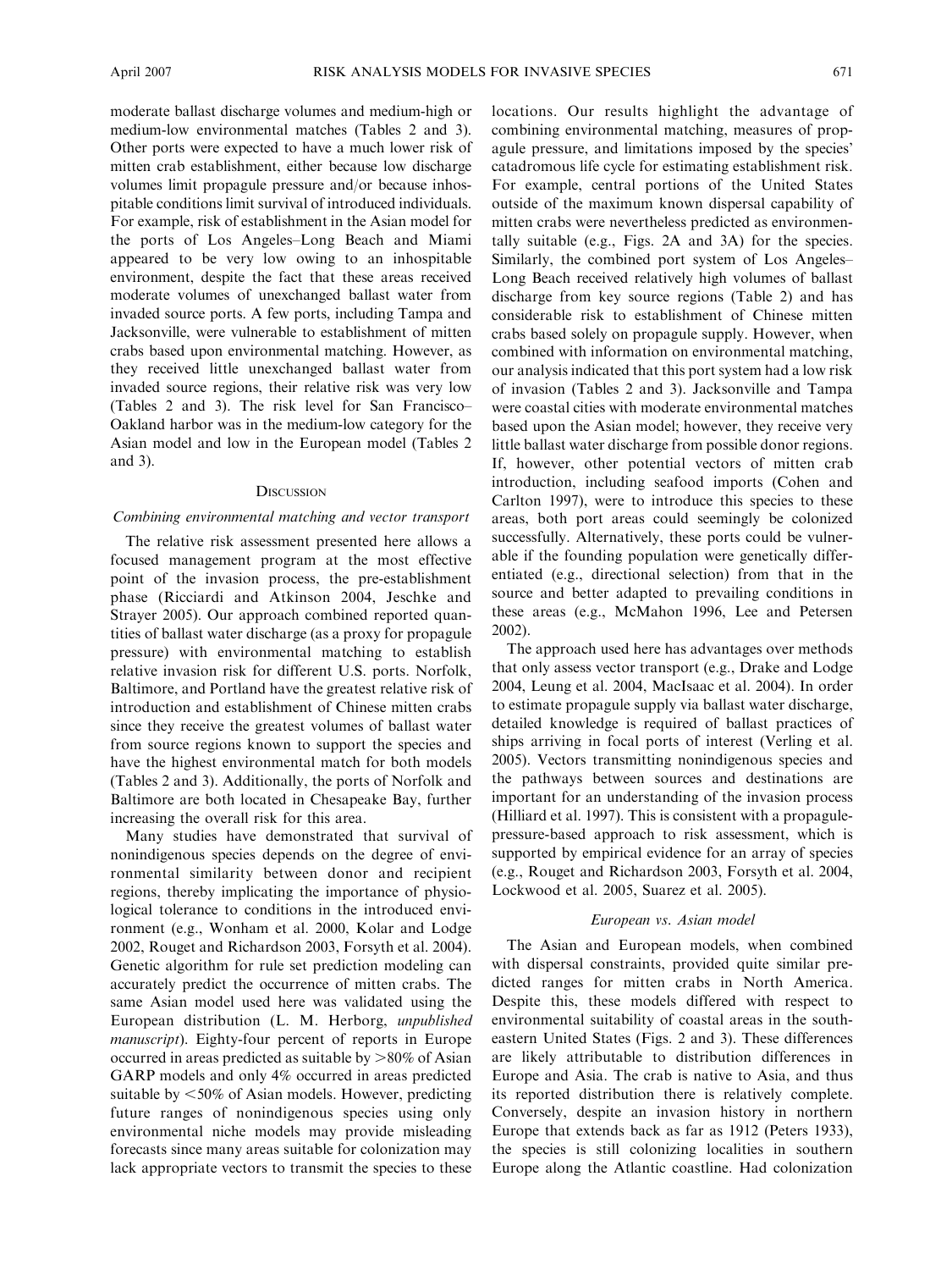of southern Europe been more complete, inclusion of these sites into our European GARP model would almost certainly extend the projected distribution of mitten crabs farther south in the United States. If management decisions required selection of either of the Asian or European model predictions for the southeastern United States, we would err on the side of caution and opt for the former model since it had higher environmental matching for this region. The higher environmental match of western Canada in the European model is restricted to a very narrow strip along the coastline, rendering establishment of mitten crabs in this area very unlikely. Mitten crab distribution is also expanding in Great Britain and in coastal areas around the Baltic Sea. Northern range expansion in Europe would not influence projected distribution in the coterminous United States.

### North American mitten crab reports

Our models allow us to compare expected distributions of mitten crabs with reported occurrences in the Chesapeake Bay, Great Lakes, lower Mississippi River, and San Francisco Bay (established population; Fig. 2A). The recent discovery of mitten crabs in Chesapeake Bay close to the port of Baltimore (G. M. Ruiz, unpublished manuscript) is consistent with our predictions that this region has the greatest relative risk of invasion (Tables 2 and 3). While suitability for survival in both models was predicted to be very high for all areas where crabs have been found in the lower Great Lakes (Figs. 2A and 3A), one mitten crab was found on a hydro intake screen in Lake Superior at Thunder Bay, Ontario (R. Eberhardt, personal communication). This location is proximal to an area with 7–11% environmental suitability according to the European model (Fig. 3A), but is outside the zone of suitability in the Asian model (Fig. 2A). Both Asian and European models suggest very low suitability for the Mississippi River; however these projections are likely artefacts of the manner in which the models were constructed. Both models included compound topographic index, which is in part related to river discharge. In addition, the European model also included river discharge directly (Table 1). Neither European nor Asian models incorporated rivers with flow rates as high as that of the Mississippi River, and thus this environment was assessed as unsuitable. Considering that live mitten crabs have been recorded from the lower Mississippi River and that adjacent areas are highly suitable environmentally (Figs. 2 and 3), we contend that the crabs may be capable of establishing in this watershed. San Francisco Bay–Oakland lies at a split point for environmental coverage in the Asian model. Some areas of this watershed were suitable for establishment whereas others were not, thus accounting for the high standard deviation (Tables 2 and 3) for this region. The European model predicted that this environment was unsuitable, although considering the limited southern distribution in Europe this prediction may not be

reliable. Clearly, the fact that the crab is established in San Francisco Bay illustrates that suitable conditions exist in at least some areas. Our models identified this region as having a relatively low risk of invasion (Tables 2 and 3) due both to low propagule pressure and low environmental match. However, this outcome may be affected by several factors. Shipping patterns are changing, and past propagule supply by ships may have been greater, especially prior to ballast water treatment, which was implemented in the late 1990s. In addition, alternative introduction vectors could increase propagule pressure to the Bay, leading to a higher invasion risk. Genetic analysis of the San Francisco Bay population has suggested that it originated from Europe (Hanfling et al. 2002), while ballast water discharged into the Bay during the 1999–2003 period all originated from Asia. Thus, introduction via the live seafood trade may have been responsible for this population (Webb et al. 2003).

# Risk of secondary ballast water transport

Our study does not include secondary transport of mitten crabs from San Francisco–Oakland to other North American ports. This problem appears to be inconsequential, considering that ballast water from San Francisco–Oakland is mainly released into Valdez Port, Alaska, which lies  $4^\circ$  N of environmentally suitable areas (Fig. 3). It seems that secondary spread presently poses a very small risk of larval transport, as the volume of ballast water released at locations with environmental suitability along the West Coast is very limited. Other potentially important secondary transport mechanisms such as hull fouling or pelagic larval dispersal from San Francisco Bay are outside the scope of this study.

#### Future developments

There remain several areas to consider in the application and further advancements of this predictive tool. First, these models do not address biotic interactions or the integrative ability of this species in recipient communities. If predators attack colonizing crabs, then establishment success could be further reduced. Second, shipping and ballast discharge patterns are highly dynamic, which obviously affects vector-based predictions. This is particularly true for ballast water treatment, which is now practiced on some ships and is rapidly evolving throughout the world. Also the frequency of ballast water exchange has increased dramatically in recent years (Miller et al. 2004). Because our analysis is based on the discharge volume of untreated ballast from 1999 to 2003, changes in ballast discharge volumes can affect the ability of our analyses to be representative of past or future patterns. Thus, such risk analyses address explicitly a specific time frame. Third, our current modeling of suitable conditions includes primarily water quality characteristics. Although this data set provides a conservative estimate of potential geographic range, other habitat characteristics (e.g., benthic substrate type, physical structure,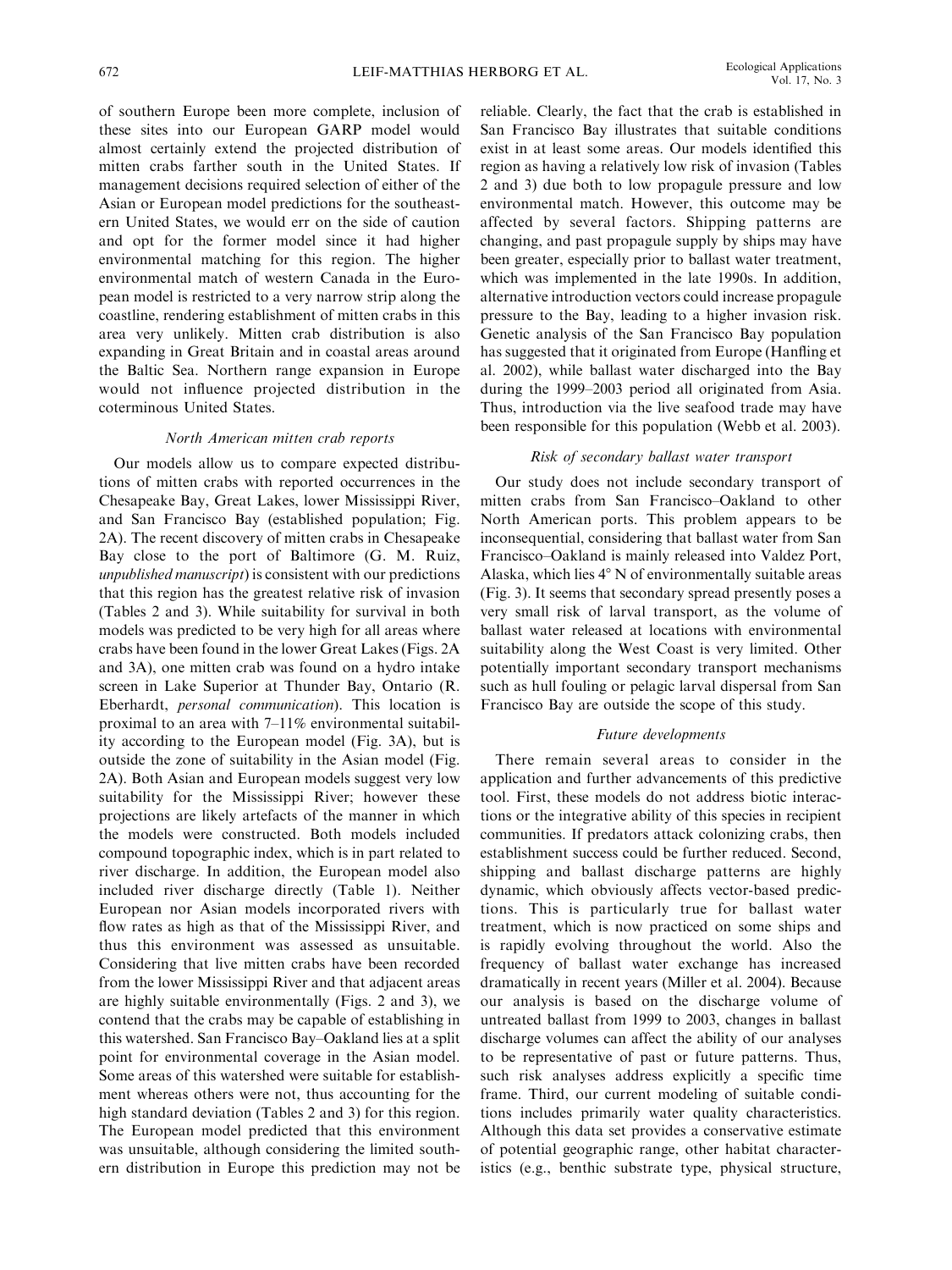vegetation cover, etc.) may provide improved resolution. These data exist for several bodies of water, but they are not yet readily available in aggregate or standardized fashion, constraining use in current applications.

#### Conclusions

Here we have developed an approach that uses a proxy for introduction effort combined with models that identify environmental suitability to predict vulnerability of North American coastal habitats to invasion by Chinese mitten crabs. Collectively, these models identify where Chinese mitten crabs are being introduced and where they are most likely to survive. Such information could be used for a focused management program, which for example could encourage mid-ocean ballast water exchange for ships arriving from risk areas in Europe and Asia to the ports of Norfolk, Baltimore, and Portland. Monitoring efforts could also focus on these high-risk ports to detect early signs of establishment similar to those developed for high-risk areas associated with commercial and recreational shipping in Australia and New Zealand (Hewitt and Martin 1996, Hewitt et al. 2004). As shipping patterns change, the risk level would require frequent reevaluation. Additionally, the inclusion of secondary transport from invaded sites such as San Francisco Bay, as well as an estimate of propagule pressure from illegal shipments of mitten crabs for the seafood trade, could be included.

#### **ACKNOWLEDGMENTS**

We are grateful to Mark Lewis at the Centre for Mathematical Biology at the University of Alberta for his help on the relative risk assessment. We also thank Debbie Rudnick and Yang Siliang for information pertaining to Chinese mitten crab distribution in Europe and Asia. Financial support from the National Science Foundation (to D. M. Lodge), the U.S. Coast Guard (to G. M. Ruiz), and NSERC CRO and Discovery grants and the Department of Fisheries and Oceans' Invasive Species Research Chair (to H. J. MacIsaac) is gratefully acknowledged.

#### LITERATURE CITED

- Anderson, R. P., D. Lew, and A. T. Peterson. 2003. Evaluating predictive models of species' distributions: criteria for selecting optimal models. Ecological Modelling 162:211–232.
- Anger, K. 1991. Effects of temperature and salinity on the larval development of the Chinese mitten crab Eriocheir sinensis (Decapoda, Grapsidae). Marine Ecology Progress Series 72:103–110.
- Arriaga, L., A. E. Castellanos, E. Moreno, and J. Alarcon. 2004. Potential ecological distribution of alien invasive species and risk assessment: a case study of buffel grass in arid regions of Mexico. Conservation Biology 18:1504–1514. Blumenthal, D. 2005. Interrelated causes of plant invasion.
- Science 310:243–244.
- Carlton, J. T. 1985. Transoceanic and interoceanic dispersal of coastal marine organisms: the biology of ballast water. Oceanographic and Marine Biological Annual Review 23: 313–371.
- Choi, K.-H., W. Kimmerer, G. Smith, G. M. Ruiz, and K. Lion. 2005. Post-exchange zooplankton in ballast water of ships entering the San Francisco Estuary. Journal of Plankton Research 27:707–714.
- Cleland, E. E., M. D. Smith, S. J. Andelman, C. Bowles, K. M. Carney, M. C. Horner-Devine, J. M. Drake, S. E. Emery,

J. M. Gramling, and D. B. Vandermast. 2004. Invasion in space and time: non-native species richness and relative abundance respond to interannual variation in productivity and diversity. Ecology Letters 7:947–957.

- Cohen, A. N., and J. T. Carlton. 1997. Transoceanic transport mechanisms: introduction of the Chinese mitten crab, Eriocheir sinensis, to California. Pacific Sciences 51:1–11.
- Colautti, R. I., I. A. Grigorovich, and H. J. MacIsaac. 2006. Propagule pressure: a null model for biological invasions. Biological Invasions 8:1023–1037.
- Colautti, R. I., and H. J. MacIsaac. 2004. A neutral terminology to define 'invasive species.' Diversity and Distributions 10:135–141.
- Davis, M. A., and M. Pelsor. 2001. Experimental support for a resource-based mechanistic model of invasibility. Ecology Letters 4:421–428.
- de Lafontaine, Y. 2005. First record of the Chinese mitten crab (Eriocheir sinensis) in the St. Lawrence River, Canada. Journal of Great Lakes Research 31:367–370.
- Drake, J. M., P. Baggenstos, and D. M. Lodge. 2005. Propagule pressure and persistence in experimental populations. Biology Letters 1:480–483.
- Drake, J. M., and J. M. Bossenbroek. 2004. The potential distribution of zebra mussels in the United States. BioScience 54:931–941.
- Drake, J. M., and D. M. Lodge. 2004. Global hotspots of biological invasions: evaluating options for ballast-water management. Proceedings of the Royal Society of London B 271:575–580.
- Drake, J. M., and D. M. Lodge. 2006. Allee effects, propagule pressure and the probability of establishment: risk analysis for biological invasions. Biological Invasions 8:365–375.
- Ferdinand-Martinez, M. A., and A. G. Carrera. 2003. Estatus de las poblaciones de cangrejos de rio exoticos, Procambarus clarkii, Pacifastacus leniusculus, y Eirocheir sinensis, en el Noreste de la peninsula Iberica. Pages 220–221 in L. Capdevila-Arguelles, B. Zilletti, and N. Perez Hidalgo, editors. Contribuciones al conocimiento de las Especies Exoticas Invasoras. Grupo Especies Invasoras Ed., G.E.I. Serie Tecnica, Leon, Spain.
- Forsyth, D. M., R. P. Duncan, M. Bomford, and G. Moore. 2004. Climatic suitability, life-history traits, introduction effort, and establishment and spread of introduced mammals in Australia. Conservation Biology 18:557–569.
- Ganeshaiah, K. N., N. Barve, N. Nath, K. Chandrashekara, M. Swamy, and R. U. Shaanker. 2003. Predicting the potential geographical distribution of the sugarcane woolly aphid using GARP and DIVA-GIS. Current Science 85:1526–1528.
- Gollasch, S., et al. 2002. Life in ballast tanks. Pages 217–231 in E. Leppakoski, S. Gollasch, and S. Olenin, editors. Invasive aquatic species of Europe: distribution, impacts and management. Kluwer Academic, Dordrecht, The Netherlands.
- Hanfling, B., G. R. Carvalho, and R. Brandl. 2002. mt-DNA sequences and possible invasion pathways of the Chinese mitten crab. Marine Ecology Progress Series 238:307–310.
- Herborg, L.-M., S. P. Rushton, A. S. Clare, and M. G. Bentley. 2003. Spread of the Chinese mitten crab (Eriocheir sinensis, H. Milne Edwards) in continental Europe: analysis of a historical data set. Hydrobiologia 503:21–28.
- Hewitt, C. L., and R. B. Martin. 1996. Port surveys for introduced marine species—background considerations and sampling protocols. Technical Report Number 4. Centre for Research on Introduced Marine Pests, CSIRO Division of Fisheries, Hobart, Tasmania, Australia.
- Hewitt, C. L., J. Willing, A. Bauckham, A. M. Cassidy, C. M. S. Cox, L. Jones, and D. M. Wotton. 2004. New Zealand marine biosecurity: delivering outcomes in a fluid environment. New Zealand Journal of Marine and Freshwater Research 38:429–438.
- Hilliard, R. W., J. A. Hutchins, and S. Raaymakers. 1997. Ballast water risk assessment, 12 Queensland ports, stage 4 report. Ecoports Monography Series 13:1–85.